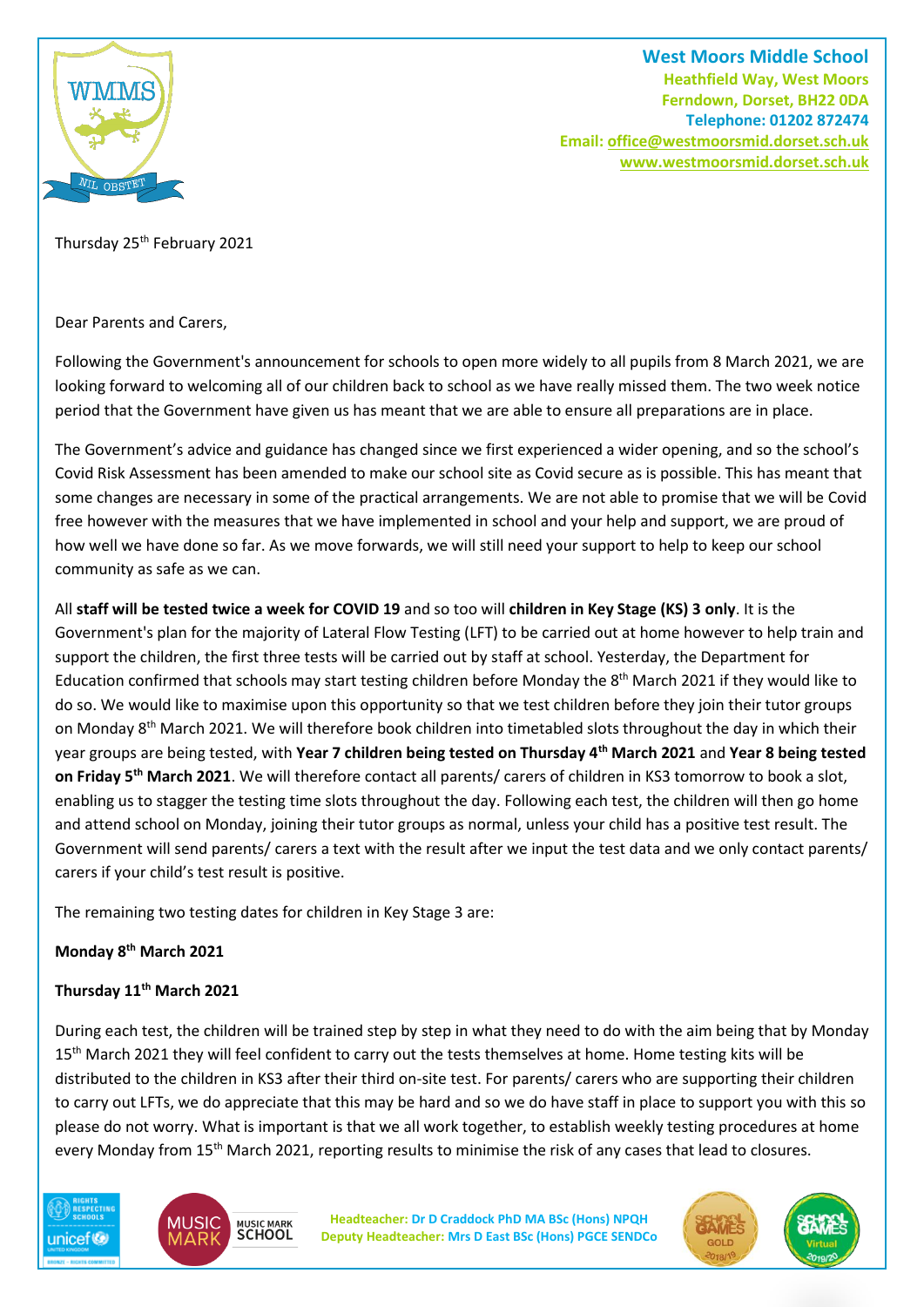Alongside this, the Covid safety measures we have in place remain with an emphasis on hand and respiratory hygiene with the need to continue all social distancing measures. In honesty, the "Hands, Face, Space" message has never been so important and together by reiterating this to all of our children daily we will be doing all we can. The Government has also stipulated that adults, and secondary aged children (Year 7 and Year 8), are to wear face coverings on site in all indoor environments, including classrooms, for a limited period until Easter unless they are exempt from wearing face coverings in accordance with the Government's guidance. We completely understand that this is not easy but it really does help to minimise risk and so your support with this will be greatly appreciated.

### **Remote Education Provision**

Firstly congratulations to children, parents/ carers and staff for all your hard work and efforts, engaging with our remote education provision via the ITS Learning Platform. We are very proud of what we have achieved, enabling our children to follow their timetabled lessons with live lessons, via Microsoft Teams, from Day 1 at the start of term in January 2021. This view is reflected in our recent survey of parents'/ carers' feedback which revealed that our remote education package supported 86% of children to complete all work set in line with the Government's guidance of a minimum 3 hours per day for children in KS2 and four hours per day for children in KS3) with 73% parents/ carers sharing that their child had adapted well to remote learning. 92% parents/ carers We received so many positive comments that received it was difficult to choose from but here are a few to share:

*'I think you have all done a wonderful job, ever since the first lockdown when live lessons were put in place. The teachers and staff have worked extremely hard to ensure that the children's' education has continued.'*

*'We are so appreciative to all staff at WMMS for all your continued hard work in supporting our children and families during this pandemic, we are all extremely fortunate to have you working with and teaching our children.'*

*'The teachers have been amazing and helped my child when she hasn't understood having live lessons means she can ask the teacher if she is finding it difficult or doesn't understand something of the task given…'*

*'What's been provided by West Moors Middle school in comparison to other children of family and friends is exceptional. The efforts to provide as similar educational experience to normal school life are a credit to the entire team.'*

When everyone has worked so incredibly hard, your feedback, words of gratitude and kindness has meant the world to our school community- thank you. We have also sought feedback from children and in survey data we have received to date, overwhelmingly, our children have valued the live lessons they have received as well as the support from their teachers. There were so many positive quotes received, including:

'*I like the Its Learning platform it just makes it feel like we are doing normal school work on a normal school day…'*

*'I value the rights respecting assembly since it makes all cultures feel very welcome. The work challenges me ALOT, but it is definitely increasing my intelligence and out of my comfort zone.'*

*'It helps having the teacher there to explain when I don't understand things…'*

*'I rather have a link in the corner where it tells me straight away there is this lesson going on…'*

Again, it is rewarding for staff to know how their hard work and efforts have met the needs of children who have appreciated their live lessons, live registration periods, independent, supported study with online support, 'live' PE fitness lessons, live Science lessons and live assemblies. My thanks goes to not only all staff who have supported your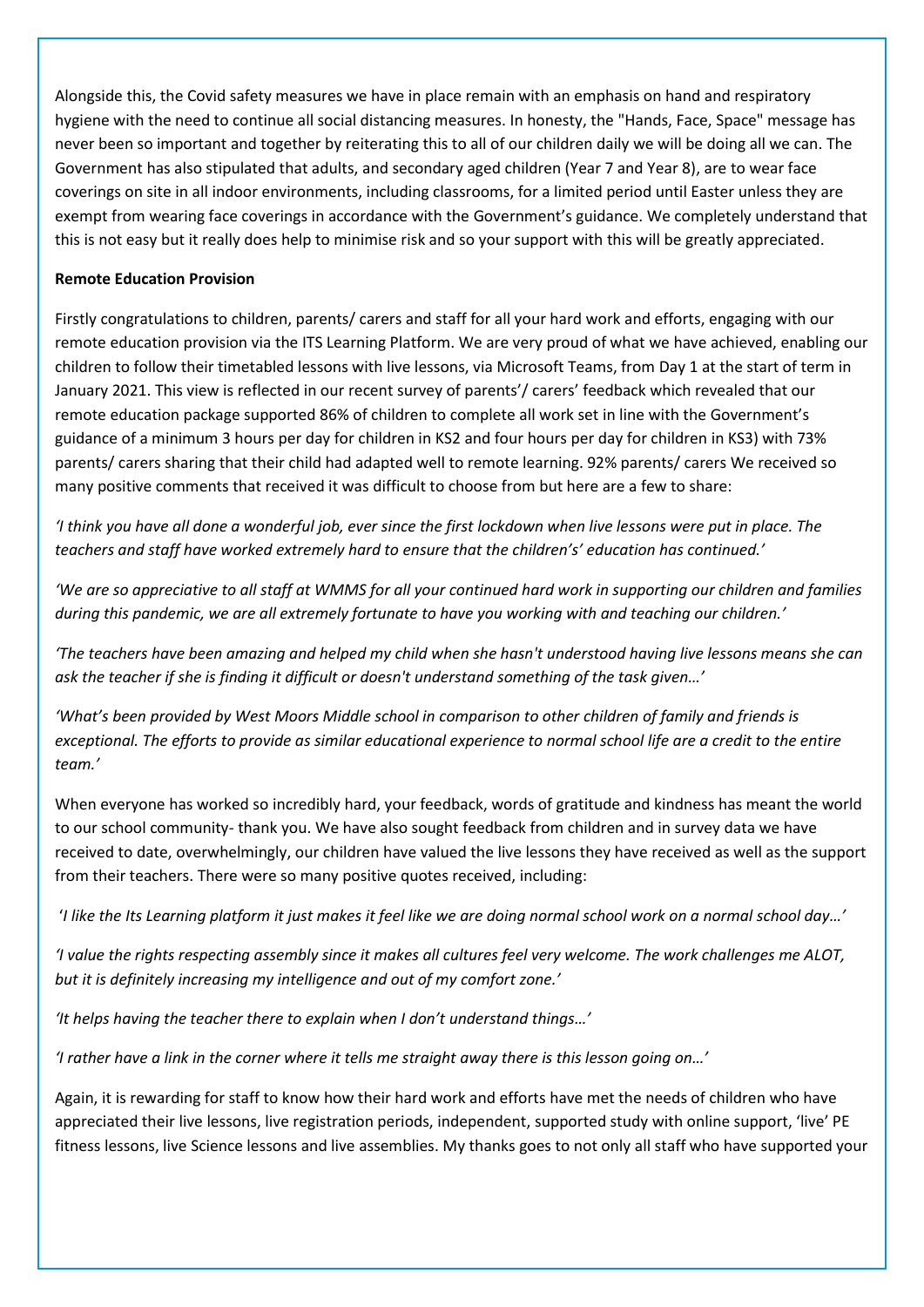children's learning but also to you as parents and carers for whom, I know, it has often been a challenge, managing your own work as well as supporting home learning.

Just as we had a survey for children, parents/ carers, so we have also explored staffs' qualitative feedback. The things staff had enjoyed included:

- The challenge of learning new techniques to deliver lessons and provide feedback
- Trying new resources / ways of working to see what works well and could potentially be incorporated into their day to day teaching practices
- Daily live registration, tutor times and assemblies
- The positive response from the vast majority of children

The challenges have included occasional Wi-Fi issues; the need to chase up any missing work from some children; and the need to follow up some students missing their live lessons and/ or forgetting to submit their work. We have been tracking attendance daily and sending reminders to children individually to complete and/ or submit their work however we would be glad of your support in helping to alleviate these. Where we have a concern staff will note this as a concern on our tracker so that you are alerted quickly and we can also see any patterns emerging across subjects when a child is struggling.

What we do not want is any child falling through the net of support so if you have particular concerns please tell us so that we can help in any way that we can.

Thank you once again for all you've done over the past months in a really trying situation. Your patience, resilience and hard work is hugely appreciated and I know will have helped to make sure that when your children return, they will be ready to join in classroom life again.

# **Reconnection and recovery**

We know that many parents are worried about "catch up", "gaps" or "falling behind". Our experience of the return after the first lockdown has shown us that teachers are experts at identifying learning missed and helping the children cover them. We found that the children made excellent progress when the routine of the school day was back. Please don't worry - we'll sort the learning out.

Your children will be most successful if they feel confident, secure and supported. Before great "catch up" can happen, our staff will be working on helping the children understand and deal with the social and mental health aspects of lockdown. We know they've missed their friends, we know that they might be feeling anxious about coming back to school and we know it will take time "to get back into the swing of things" after being out of school for so long. Even those who have been in school, will find it different with their friends and peers joining them. It took a while to get used to being in lock down - it will take a while to get used to being back in school.

And you too, as adults, I am sure will find it strange as well. Some of you might really miss your children not being with you. Even if you are looking forward to them being back at school, you'll have no doubt got used to a way of working that will upset the rhythm you've got into. It's important you give yourself time to get used to yet another "new normal". If you are at all concerned, your first port of call is your child's year group tutor. We're here to help and we will do what we can.